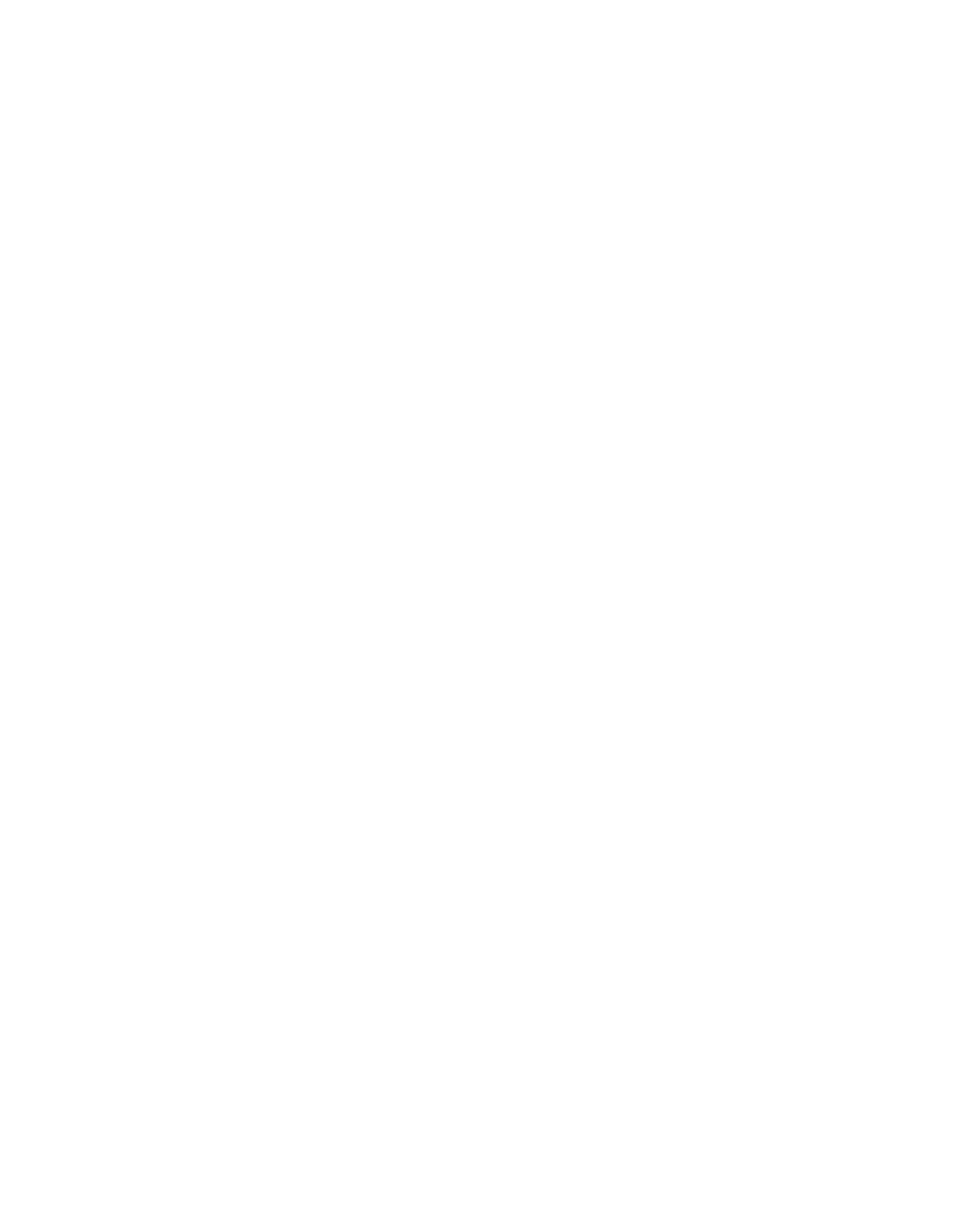#### *Examples from our March 2013 Leicester Report:*

While we believe our particular scores may already meet Ofcom's goals, we would counsel that irrespective of methodology, any offering of findings must be simplified from the many dimensions of performance into an easily understood metric. While some consumers are ready to delve into every aspect of performance, many simply do not want to  $-$  they just want a network that works. No matter the implementation, however, we do not believe it fair for Ofcom to 'recommend' a given network in any area – this moves from reporting to endorsing. We apply this caution similarly to ourselves.

As with all things mobile, of course, performance and rankings are highly local. To this end, we believe the information presented above is only useful on a particularly personal level – even broad geographic regions such as "the Southeast" are far too large to give an accurate picture of the highly variable performance someone will encounter between two relatively distant points. By the same token, a county-by-county publishing approach makes a default assumption that the urbanised areas and the rural areas receive the same service, something we know not to be true. To overcome these challenges, while at the same time getting at the highly granular differences in performance in different places, we offer formal reports for metropolitan areas

that include the kinds of data shown above; we also offer very detailed maps that can aid consumers pinpoint their particular service based on their locations, needs, and uses (see searchable map at right). What's more, we have further distilled our findings to present a view of performance within metropolitan regions by individual cities, towns, and even villages (where results are statistically

significant), and have categorized findings both within urban regions, within rural regions, and along major commuter routes. An example of these kinds of visualisations is presented below from our testing last year in areas around Newcastle, which included parts of Tyne & Wear, as well as Northumberland.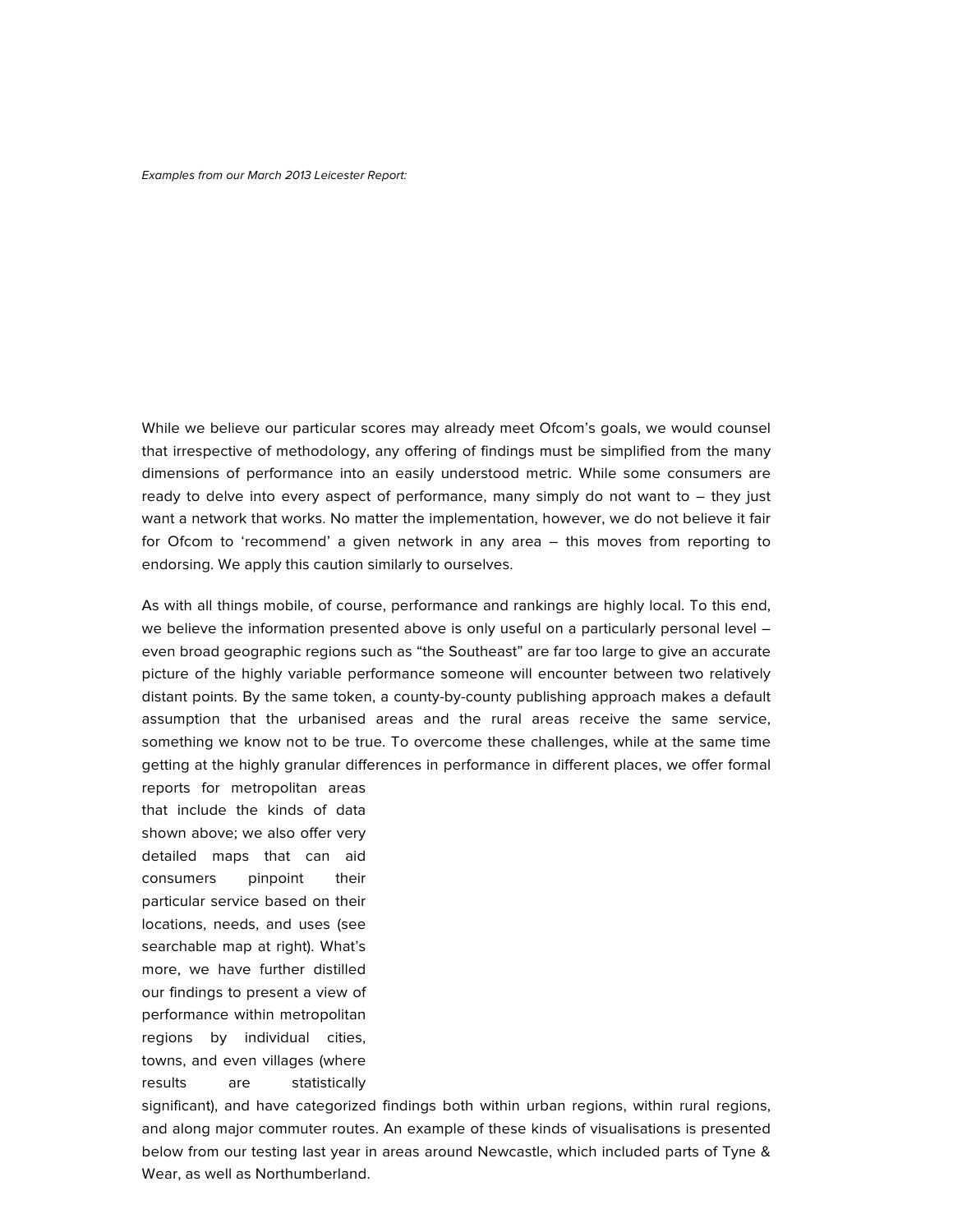

To Ofcom's specific query on use-case data such as inclusion of day of week or time of day information, we believe this could potentially be of use to consumers but it is highly granular and likely of interest to only a few. While any testing programme must plan for addressing these factors in the test design - and while this data could be included as a filter on maps - we do not believe based on experience that these are primary drivers of performance decision-making.

### *Q2: How to best collect this information?*

A multi-pronged approach to measurement is an appropriate method for gathering data for the breadth of geography required (we believe it only fair to at least address regions equally, but are mindful that methodology will need to vary for different population densities' given costs). Nonetheless, we strongly believe in two core tenets if the data is to be accurate and useful to consumers:

- 1. That testing must happen *in the same way* that consumers experience the network if the picture of performance is to be *accurate*.
- 2. That *actual performance* measurements must be prioritised.

To the first point, we note that traditional drive testing often relies on simulations (such as signal dampening to simulate indoor performance), altered devices, prescribed drive routes, etc. Similarly, traditional drive testing often does not use its phones similarly to the ways real consumers do (such as sending emails, making calls [vs. measuring signal strength], accessing the web whilst walking, using all functions of service on the same phone, etc.). In contrast, we use off-the-shelf and unaltered handsets, test in real world conditions, randomly select our own testing points and routes, test indoors and out, and perform all test dimensions on each phone.

To the second tenet, we strongly advocate for actual performance measurements, primarily through direct measurement methods such as ours, augmented with a robust crowdsourcing programme to cover rural areas (as noted previously in an introductory conversation, crowd-sourcing is highly useful for gathering results for broad geographies but it can be difficult to apply scientific quality control measures to the data produced as there is no control for many variables (e.g., indoor/outdoor location, device, OS, etc.)).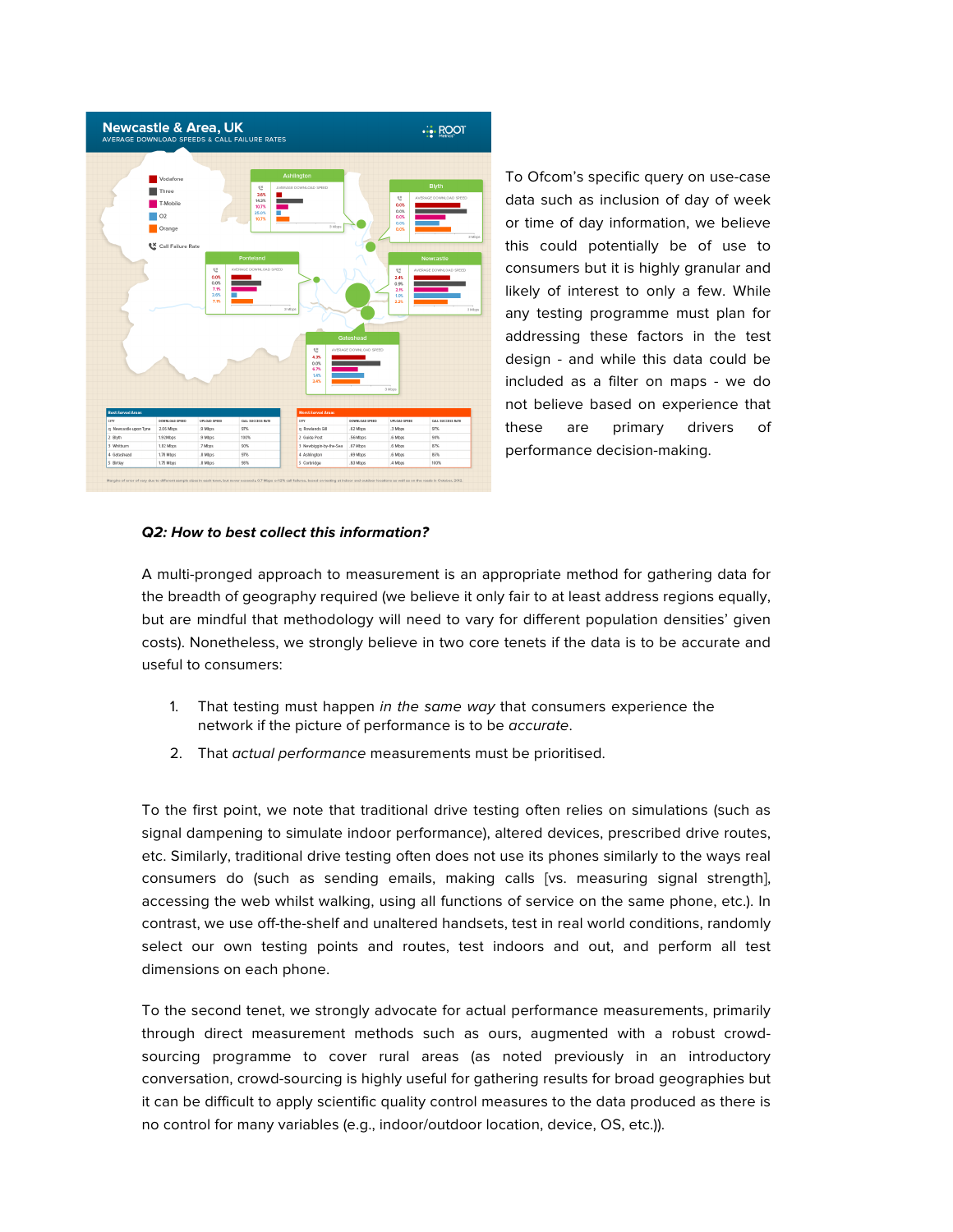In our scientific collection programme, we use off-the-shelf, unaltered phones on readily available consumer plans bought from high street stores - just like the average consumer. We then conduct tests whilst driving, at indoor locations and at outdoor locations. This approach not only offers comparability of indoor to drive testing, but also allows for performance metrics to be further parsed between network and device issues. Drive tests are conducted along motorways, major routes, and residential roads near the roads that the population lives and travels. Indoor locations are selected randomly within the confines of Ordnance Survey towns or cities, and are publicly accessible (i.e. pubs, retail locations, cafes, etc.). Indeed, because we achieve statistically significant indoor results, this methodology may obviate a need for fixed point testing. In total, this approach allows us characterise the *true* consumer experience by mirroring consumer usage where, when, and how real consumers use their real phones.



j

To augment these tests outside areas that are economically feasible for a primary, scientifically controlled study – and to add additional breadth to all results - we recommend inclusion of a crowd-sourcing programme. For this, we currently offer a free Android and iOS app that allows individuals to conduct their own call and data tests. Results are submitted to our online coverage maps – maps that also include the results of our scientific programme - with most consumer tests appearing on the map within 5 minutes of submission. In evidence of how this can help paint a picture of rural coverage, we offer that we currently work with the Countryside Alliance, providing our app and coordinating efforts to help them in their work to prove out rural performance deficits. Similarly, we have met with the offices of MPs advocating for better coverage in their community, offering our app as a tool that a local community can use to achieve results. $<sup>1</sup>$ </sup>

Finally, we strongly counsel that predicted performance must be approached cautiously if the overall endeavour is to gain consumer trust. The current operator-provided maps of *theoretical* predicted performance (based on signal propagation), for instance, have little trust, a complaint we frequently encounter in our social media conversations. Indeed, their existence seems to leave consumers frustrated at the purported need being met when the maps are known not to be accurate (for the assumed utility). While predictive performance offers a higher ease of implementation, anything that leaves consumers questioning the utility or accuracy of the results will invariably undermine the entire project. To this end, if predictive models are used, we again counsel they must be based first in real-world results rather than the theoretical.

<sup>&</sup>lt;sup>1</sup> Note that these relationships are not proprietary. We have ready-made tools that we believe have use to local constituencies, and we feel that groups such as these can use our tools to accomplish their goals. However, the relationships are neither exclusive nor commercial, nor by offering our tools do we seek to endorse these or other groups.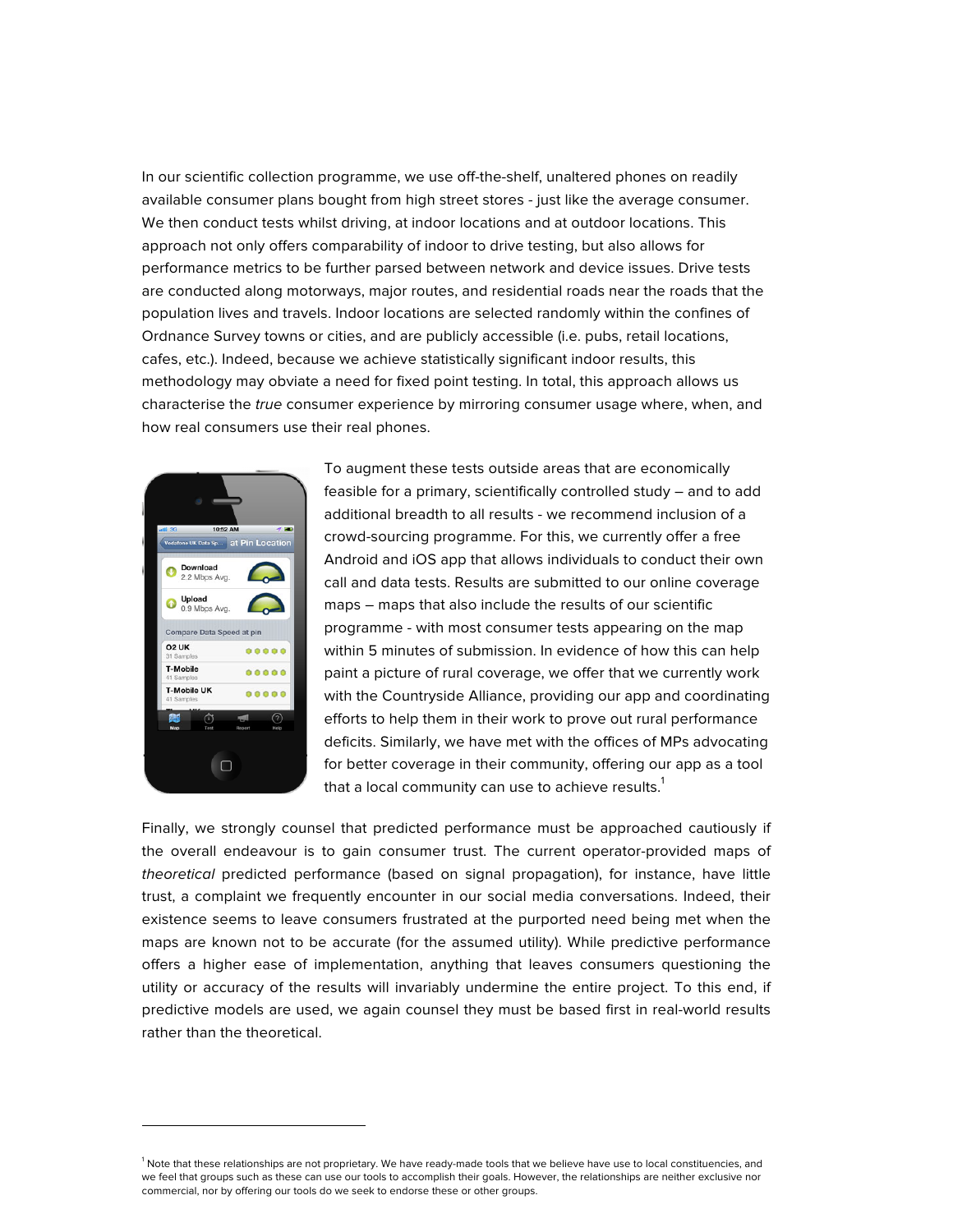### *Q3: How often should measurements be conducted?*

Given the highly dynamic mobile environment, we believe an annual report will not sufficiently help people in their mobile decision-making. This is particularly true over the next year or two, given the impending rollout of 4G (LTE) networks and the additional spectrum being made available. In lieu of annual reports, we plan to release our own results semiannually. We also plan to publish summary reports for the national and local regions over time that look at trends of performance across networks and geographies.

### *Q4: How should the results be presented?*

We are strong advocates for engaging and dynamic user experiences – the kind that are likely to quickly answer consumer questions based on their own needs/usage. To this end, we recommend inclusion of highly regional/local reporting that helps consumers in major markets clearly and directly understand the various elements of performance for themselves. Since networks tend to concentrate their investment in these areas, assessing each major city with a detailed report not only helps consumers who live there understand local dynamics, but also enables cities to be compared at an aggregate level that may be meaningful to travellers and the business community. We currently measure the 16 largest conurbations (based on Eurostat's Large Urban Zones, which are functionally 50% larger than Ofcom's maps and thus include many major towns and rural areas), and could discuss expanding our programme.

For enabling consumers in *any* location to have a view of performance, we recommend the use of online maps such as ours that show observed performance and that can include

results from crowd-sourced tests, as well as professional tests such as ours. With these kinds of maps, consumers can drill down to view performance where they live, work, and play rather than just looking at overall market averages. A variant map we have also created offers the ability to easily compare two networks in the same geography, such as in the example offered at the right (in which the two screens comparing networks move and zoom in parallel).



Within these maps, we believe the issue of recommendation engines must be treated delicately: statistical significance and collection accuracy are inherently difficult when including crowd-sourced results because of the challenges mentioned above. Thus, while it might be helpful to include summary findings in this view – call failures or data speeds, for